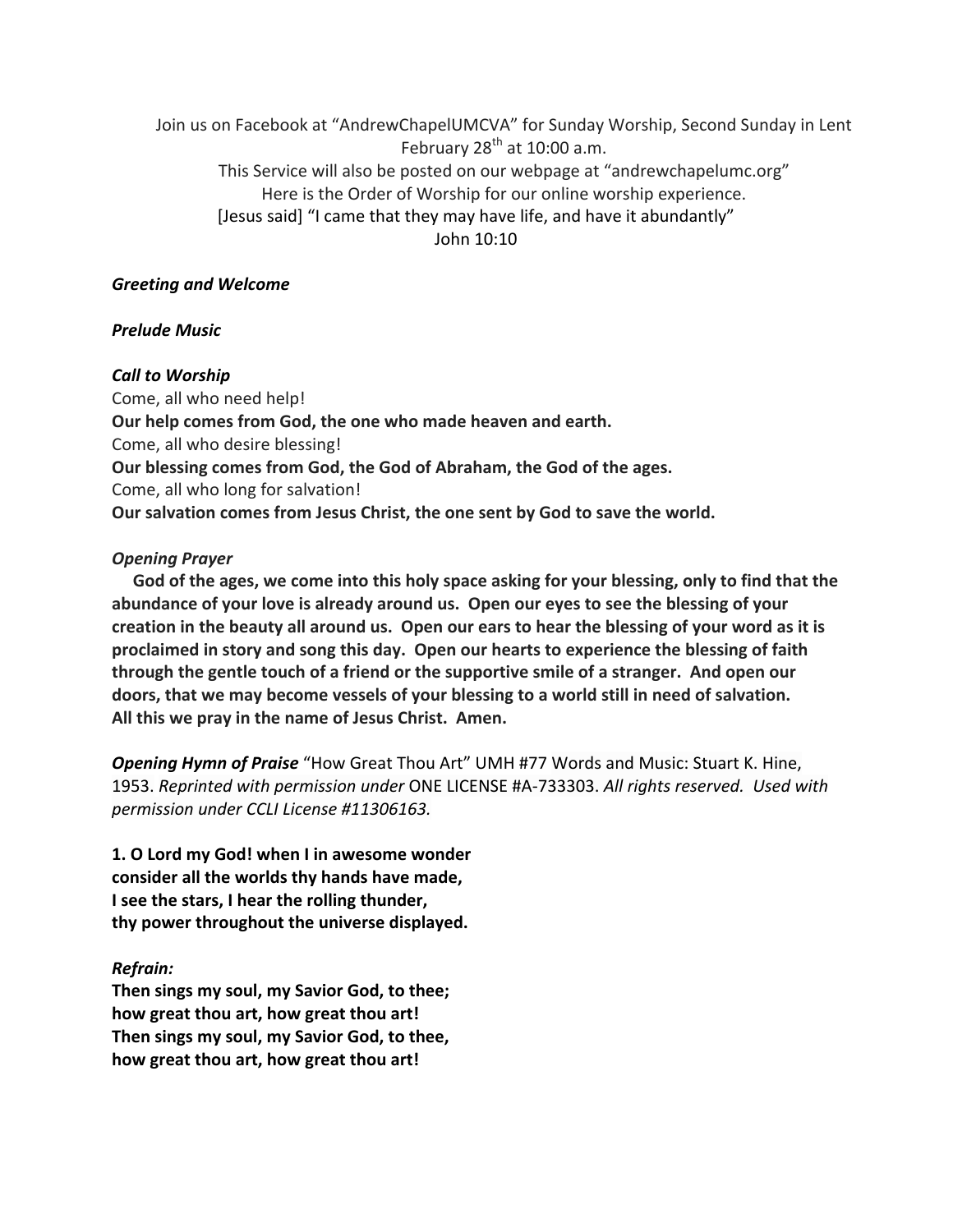**2. When through the woods and forest glades I wander,** and hear the birds sing sweetly in the trees; when I look down from lofty mountain grandeur and see the brook, and feel the gentle breeze; **(Refrain)**

**3. And when I think that God, his Son not sparing, sent him to die, I scarce can take it in;** that on a cross, my burdens gladly bearing, he bled and died to take away my sin. **(Refrain)**

**4. When Christ shall come with shout of acclamation** and take me home, what joy shall fill my heart. Then I shall bow in humble adoration, And then proclaim, my God, how great thou art! **(Refrain)** 

## *Prayer of Confession*

God of salvation, you shower our lives and our world with love, yet we too often turn away from your blessing. It is just so easy to complain! There are little annoyances each day, **but they pile up into a mountainous burden that becomes a curse on our lives. Free us from our unwise choices, O God. When we are distracted and confused, redirect our attention to** the abundant opportunities to experience your love. During this Lenten journey, focus our hearts on you, that we may choose the blessing of salvation offered us each day through **Jesus Christ, in whom we pray. Amen.** 

### *Words of Assurance*

God did not send Jesus into the world to condemn it, but that the world might be saved through him. Through the saving love of Jesus Christ, you are forgiven and blessed!

### *Special Music*

### **Lenten Bag Symbol for 2nd Sunday in Lent**

**Hymn** "To God Be the Glory" UMH #98 Words: Fanny J. Crosby, 1875. Music: Whilliam H. Doane, 1875. Reprinted with permission under ONE LICENSE #A-733303. All rights reserved. *Used with permission under CCLI License #11306163.*

**1.** To God be the glory, great things he hath done! So loved he the world that he gave us his Son, who yielded his life an atonement for sin, and opened the lifegate that all may go in.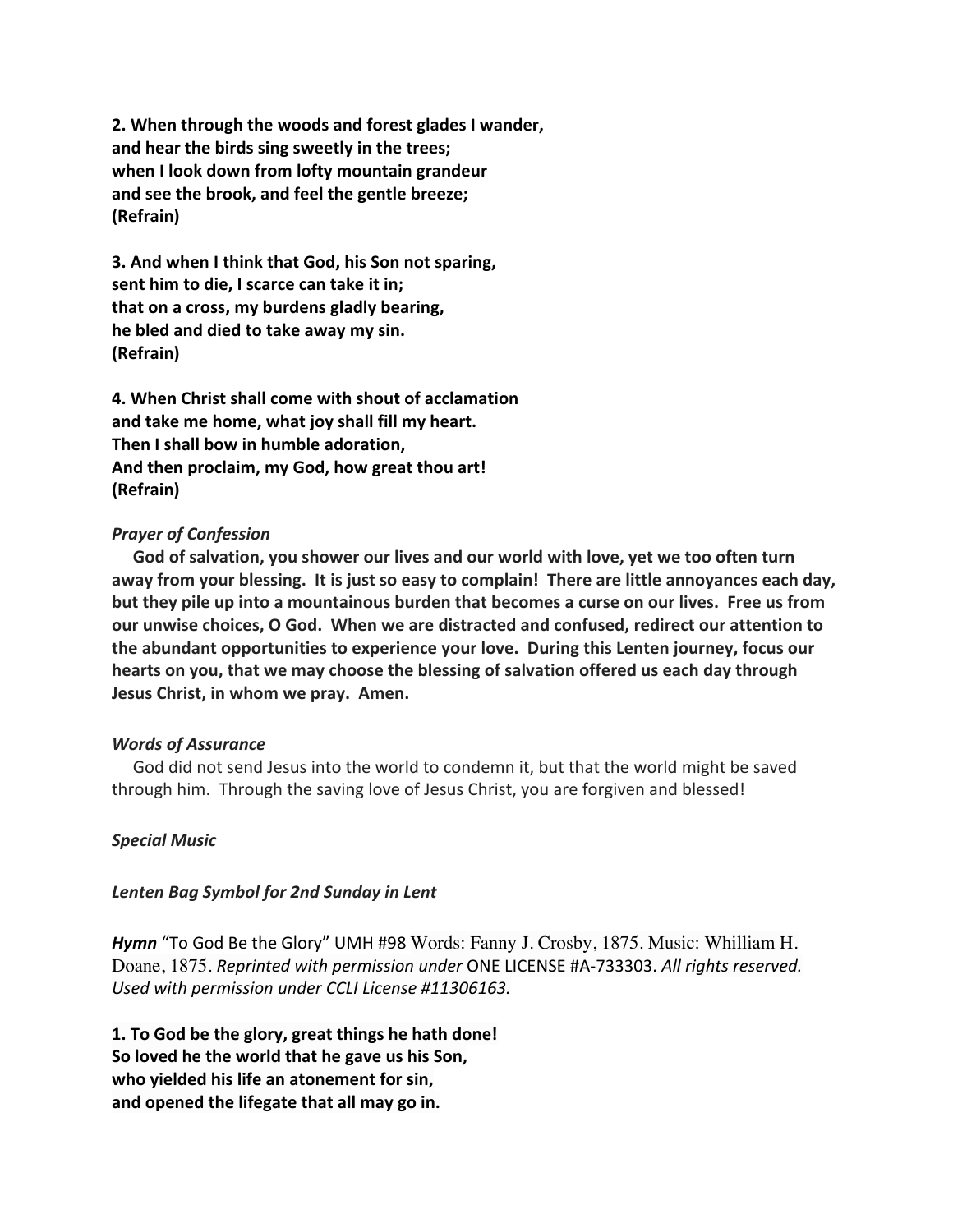**Refrain: Praise the Lord, praise the Lord,** let the earth hear his voice! Praise the Lord, praise the Lord, **let the people rejoice! O** come to the Father thru Jesus the Son, and give him the glory, great things he hath done!

**2. O perfect redemption, the purchase of blood,** to every believer the promise of God; **the vilest offender who truly believes,** that moment from Jesus a pardon receives. **(Refrain)**

**3.** Great things he hath taught us, great things he hath done, and great our rejoicing thru Jesus the Son; **but purer, and higher, and greater will be** our wonder, our transport, when Jesus we see. **(Refrain)**

## *Gospel Reading* John 3:1-21 (NRSV)

Now there was a Pharisee named Nicodemus, a leader of the Jews. He came to Jesus by night and said to him, "Rabbi, we know that you are a teacher who has come from God; for no one can do these signs that you do apart from the presence of God." Jesus answered him, "Very truly, I tell you, no one can see the kingdom of God without being born from above." Nicodemus said to him, "How can anyone be born after having grown old? Can one enter a second time into the mother's womb and be born?" Jesus answered, "Very truly, I tell you, no one can enter the kingdom of God without being born of water and Spirit. What is born of the flesh is flesh, and what is born of the Spirit is spirit. Do not be astonished that I said to you, 'You must be born from above.' The wind blows where it chooses, and you hear the sound of it, but you do not know where it comes from or where it goes. So it is with everyone who is born of the Spirit." Nicodemus said to him, "How can these things be?" Jesus answered him, "Are you a teacher of Israel, and yet you do not understand these things?

"Very truly, I tell you, we speak of what we know and testify to what we have seen; yet you do not receive our testimony. If I have told you about earthly things and you do not believe, how can you believe if I tell you about heavenly things? No one has ascended into heaven except the one who descended from heaven, the Son of Man. And just as Moses lifted up the serpent in the wilderness, so must the Son of Man be lifted up, that whoever believes in him may have eternal life.

"For God so loved the world that he gave his only Son, so that everyone who believes in him may not perish but may have eternal life.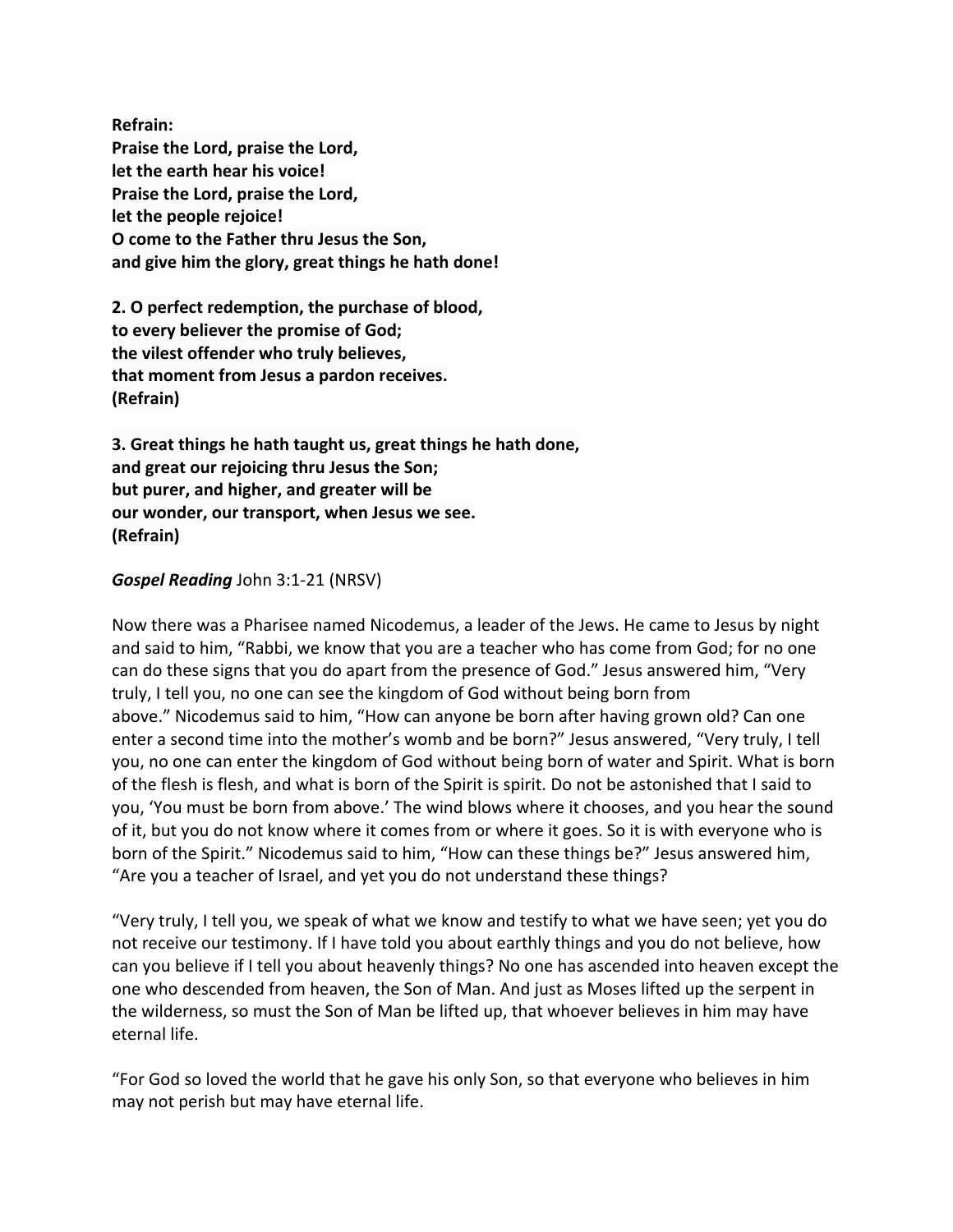"Indeed, God did not send the Son into the world to condemn the world, but in order that the world might be saved through him. Those who believe in him are not condemned; but those who do not believe are condemned already, because they have not believed in the name of the only Son of God. And this is the judgment, that the light has come into the world, and people loved darkness rather than light because their deeds were evil. For all who do evil hate the light and do not come to the light, so that their deeds may not be exposed. But those who do what is true come to the light, so that it may be clearly seen that their deeds have been done in God."

The Word of God for the people of God. Thanks be to God.

**Sermon** "Born of the Spirit" Rev. Matt Sergent

## **Prayers of the People**

Hymn "Christ Is the World's Light" UMH #188. Words: Fred Pratt Green, 1968. Music: Paris Antiphoner. 1681; harm. by David Evans, 1977; alt. *Reprinted with permission under* ONE LICENSE #A-733303. All rights reserved. Used with permission under CCLI License #11306163.

**1. Christ is the world's Light, Christ and none other; born in our darkness, he became our brother. If we have seen him, we have seen the Father: Glory to God on high!**

**2. Christ is the world's peace, Christ and none other; no one can serve him and despise another. Who else unites us, one in God the Father? Glory to God on high!** 

**3. Christ is the world's life, Christ and none other;** sold once for silver, murdered here, our brother; **he, who redeems us, reigns with God the Father: Glory to God on high!** 

**4. Give God the glory, God and none other;** give God the glory, Spirit, Son and Father; give God the glory, God with us, my brother: **glory to God on high!**

### *Benediction*

As we go forth from our worship together, lift up your eyes to the Lord! The One who sent Jesus Christ, as salvation for all the world, will never desert you. The Lord will keep your going